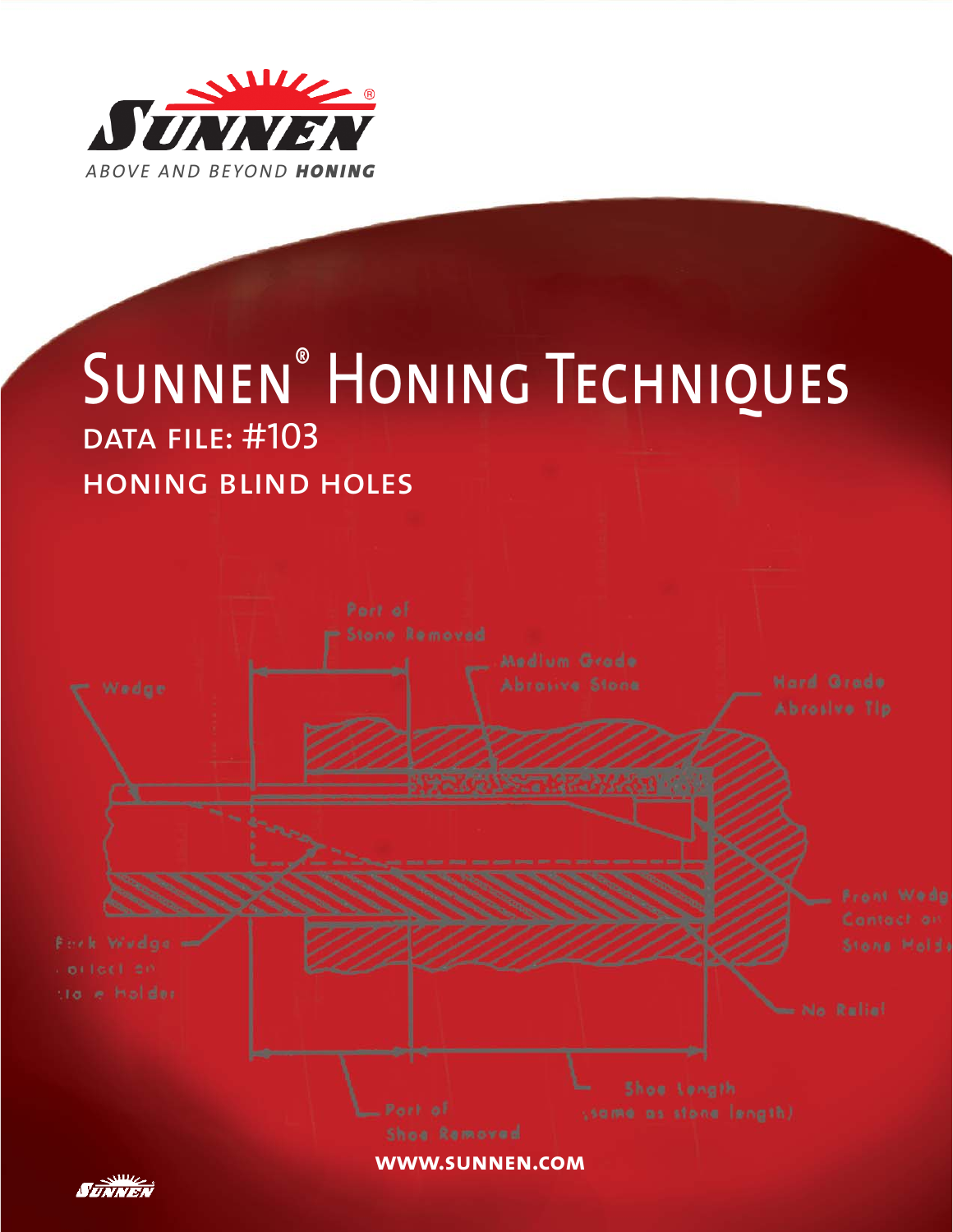# **TECHNIQUES FOR HONING BLIND HOLES**

# **WHAT IS A BLIND HOLE?**

A hole or a bore having a bottom, a shoulder, or any kind of-a surface obstruction which would prevent a tool from going all the way through, is termed a blind hole (see Figure 1). A blind hole may be "dead blind" or it may have some surface relief at the bottom. Sometimes a blind hole may appear to be "dead blind" but the tolerances for accuracy, finish or size may not be required to be held clear to the bottom of the hole. In the case illustrated, honing could be done quite readily, even though a taper condition might develop in the area where close tolerances are not required.

No one, who is responsible for production, tooling and machining, relishes a job of precision finishing blind holes by any available method -- be it boring, reaming, grinding or honing. With any kind of an abrasive tool, it is not feasible to produce an absolute sharp corner in the bottom of any bore. Some radius, however small, will always be present.

Many designs call for dead blind or shouldered (stepped) holes with no bottom relief, - sometimes without real need. Designers could be of great help to their colleagues in Methods and Production if they would always provide a relief in the bore's surface at the blind end of bore (see Figure 2). It would greatly simplify the operation of honing (and other processing, too) as well as reduce over-all cost.

# **LIMITATIONS TO HONING BLIND HOLES**

In most cases, blind holes can be finished satisfactorily by honing. As with any other machining process, there are always some limitations. There will be a radius of some sort in the bottom corner of the blind hole. The amount of this radius will depend on many things, such as the diameter of the hole being honed and the length of the bore, the type of material, the tolerances required, the condition of the hole prior to the honing operation and the amount of stock to be removed. Again, it cannot be emphasized too strong-ly that any relief, however slight, in the bottom surface of the bore will greatly facilitate the honing op-eration. There may be some fear that such a relief may weaken the part or set up stresses. While this relief should be as long as possible, it can be very shallow, so shallow in fact, that the relief disappears as finish size is reached.

# **DESIGN OF HONING TOOLS FOR BLIND HOLES**

Many years ago, when Sunnen Honing was in the development stage, a large percentage of the automobile engine cylinders were blind bores, head and barrel cast integral. Naturally then, blind holes

were of paramount importance and a consideration affecting the design of honing tools. Hydraulic brake cylinders, many having blind or shouldered bores were becoming standard automotive equipment, calling for blind hole tooling in the smaller diameters --- such tooling was designed by Sunnen.

Now let's take a look as to how the requisites of this blind hole honing problem has influenced honing tool design in general - and Sunnen tooling most specifically (see Figure 3). Surely, it can be taken for granted that in some cases the bore will end up against a flat flush bottom, devoid of any relief. This allows no over-run whatever of the surface's end at the bottom of the bore. This concept then requires a tooling design, which will meet all the following fundamentals.

The bottoming ends of stone and mandrel must be flush so that the tool will be effective clear to the very bottom of the bore. Any pilot or nose on the mandrel must be sub-ject to removal by alteration without affecting the tool's precision or efficiency.

The stone raising wedge must not, as the stone expands, protrude beyond the mandrel's front end even when stone and mandrel shoes are worn down. The stone raising wedge must contact the stoneholder at two widely separated points to insure the stone's



**Figure 1, Types of Blind Holes** 



**Figure 2, Bore Design**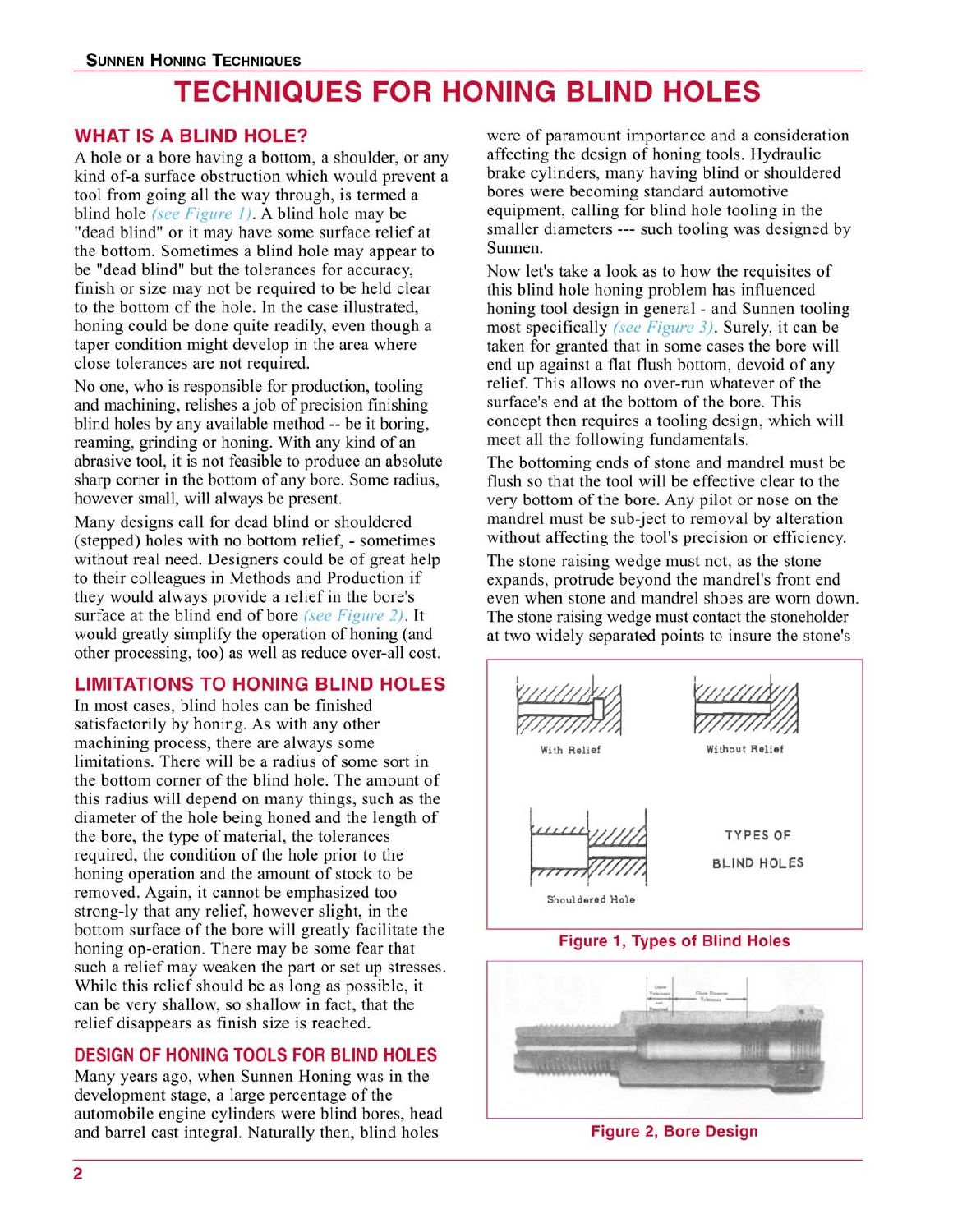end to end stability -- even under variable loading pres-sures and position -- these separated, two-point supports being assurance against any longitudinal stone "tilting" or "rocking". The stones, in expanding, must not overhang the front end of the mandrel shoes.

The honing tool must have a three-point radial contact with the work bore to assure stability (like a three legged stool on an uneven floor.) of the work on the tool, maintained by the constant, set internal pressure of the expanding mandrel type of honing tool, maintaining this stability as the work radius increases with stock removal.

The radial three points of contact between the tool and work bore's surface must not be evenly spaced in relation to each other but must be spaced on the well known principle of centerless cylindrical genera-tion in regard to the direction of rotation of the tool within the work circle. This spacing quickly breaks up any out-of-round patterns in the bore with a minimum of stock removal.

Two of the three contact lines must be of metal or other bearing material, not readily perishable - these two lines to be parallel to each other and to the work axis, thus in operation they will force the



The replaceable shoe mandrels, (P28 series, 1" diameter and larger) can be adapted for blind hole honing through the use of an R28 Wedge, R28 stones and blind hole guide shoes.



third con-tact line, the stone, which is slowly perishable, to always wear down parallel to the more enduring metallic mandrel shoes. This action automatically keeps the stone trued up in perfect alignment.

The honing mandrel must be of a rigid material with very slow wearing metal shoes and the abrasive stone must be mounted on a rigid metallic holder, so that neither component can twist, rock, bend or weave during operation. The metallic stoneholder must be supported and actuated by a metal wedge through two divided and wellseparated wedge contacts --near the front and back ends of the stoneholder. This, so as to prevent any tendency of the stone to rock under any variable fore or aft loading. The ac-tuating wedge must be precision machined and be fully supported lengthwise by the machined groove bot-tom in the rigid U section mandrel, preventing any wedge deflection from pressure.

# **ALTERATION OF STANDARD TOOLING**

Because the great majority of honing jobs has long and open-through holes, Sunnen honing tools have been designed to provide the greatest honing length possible. In the smaller honing tools, K, L, and BL series, the mandrel's "nose" actually extends beyond the front end of the abrasive stone to act as a pi-lot when entering a bore. However, for blind hole work, this front-end tip must be cut off as illustrated *(see Figure 4)*. In the Sunnen "V" and "W" Series (over I" diameter) the mandrel itself needs no alteration. The use of a blind hole wedge, with blind hole stones and shoes, allows honing flush with the front end of the mandrel. The stone and shoes must be shortened from the back end for desired total length.

The stone length and the guide shoe length should be from 2/3 to 3/4 of the bore length. If alteration is **Figure 3, Honing Tools** necessary, the stone can be shortened by cutting



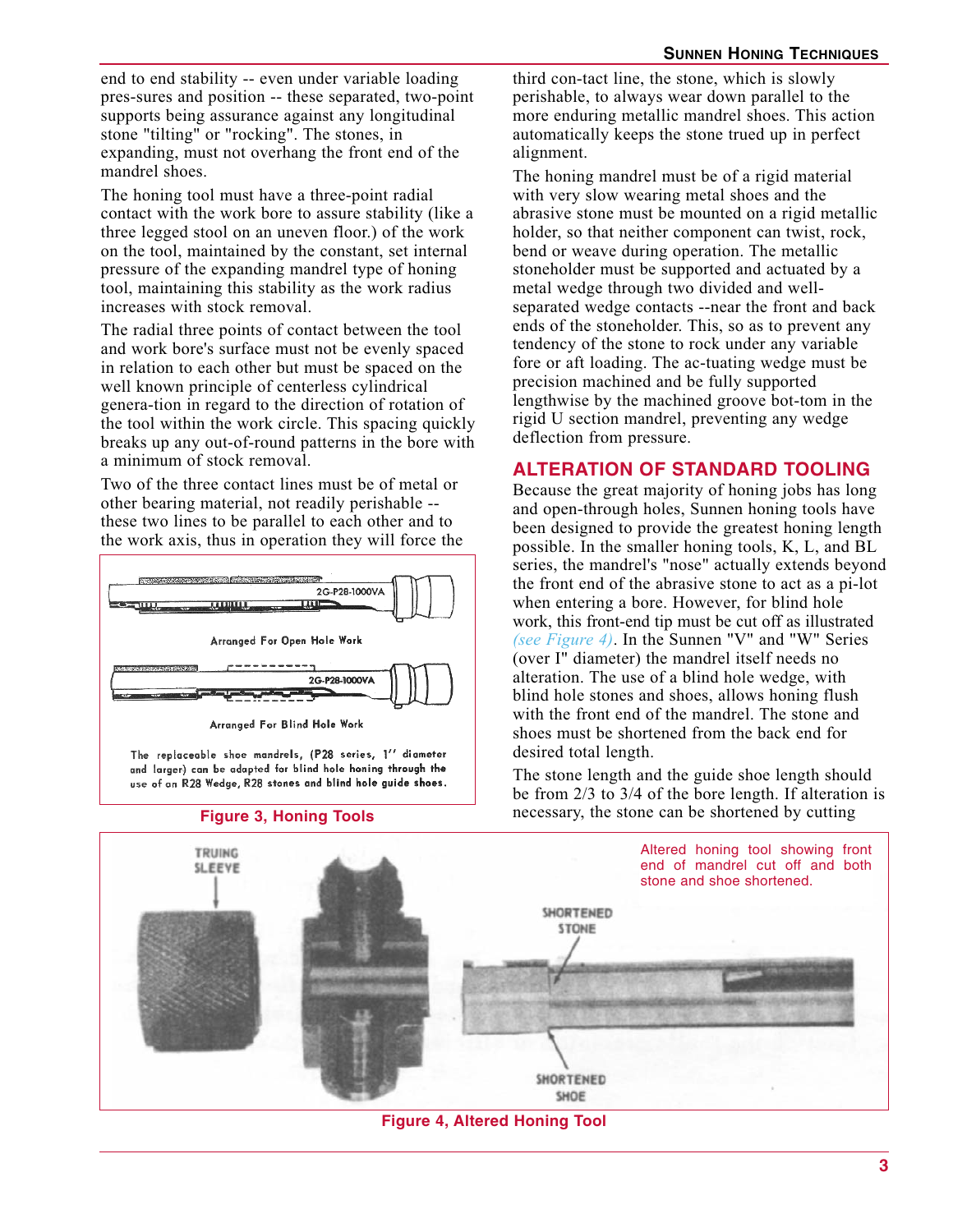# **SUNNEN HONING TECHNIQUES**

through the abrasive only with a hacksaw blade and breaking off the unwanted stone. The mandrel shoes may be turned, ground or filed away to provide the desired length.

Altered honing tool showing front end of mandrel cut off and both stone and shoe shortened.

Some assistance can be provided for honing a dead blind hole by using a "hard-tip" stone. This stone is manufactured with a tip of harder abrasive; to counteract some of the excessive wear it is exposed to.

For a small number of parts, alterations such as these can be made in your plant (except for Hard-Tip stones). However, when larger quantities are required, they can be supplied (altered) from the factory *(see Figure 5)*.

# **HONING TECHNIQUES**

It is logical for any experienced engineer or machinist to recognize the fact that even with the best of equipment, blind holes are more difficult to process than are open holes.

The fundamental principle of precision honing is that to get a straight bore the honing tool must be straight -- in a blind hole this means the honing tool (shoe and stone) must be straight, clear down flush to its front (bottoming) end. Not only must the stone and the shoe be kept straight but they also must match the work radius to maintain stability. One rule to follow that will be of great help in honing blind holes is -ALWAYS KEEP THE AREA NEAR THE BOTTOM OF THE BORE SLIGHTLY LARGE UNTIL FINAL FINISHING STAGE IS REACHED.

The first thing to do is to free the bottom of the hole of any choke" and keep it that way. Blind hole honing always has a tendency to wear down the front end of the stone. Dressing the stone down on its back end with an abrasive stick, to keep it will not keep the honing unit straight for level with the front end long. The front end of the shoes will then also wear down. To prevent this condition always use a short truing sleeve and keep reversing the sleeve. Use it from the back and only occasionally run it clear over the front end of the stone and shoe. This will tend to keep both stone and shoes slightly full at the front end. For rapid truing with the sleeve, use some fine loose abrasive grits dusted on to the wet honing tool, then true with the honing oil turned off.

In honing open holes the approved technique is to make the work keep the shoe and stone straight and parallel (trued up) and to limit the required use of a truing sleeve. The truing sleeve, which is a dummy workpiece, when used in open hole honing, can be of a Honing Tool is kept true with full standard

length, somewhat longer than stone and shoe. In honing blind holes it becomes essential to make use of a truing sleeve more often. However, for blind hole work the sleeve must be of just the right length compared to work bore's length. As a rule it should be approximately the same length as the hole being honed. Also, it is important that the diameter of the truing sleeve be very near to the diameter of the work. This requires replacement of the truing sleeve whenever the diameter becomes enlarged *(see Figure 6)*.

A "hard tip" stone will help in honing dead blind holes, but it is by no means a cure-all (see previous description). In addition to a possible "choke" left in the bore's bottom by previous machining, another cause of undue wear on the front of the honing unit is the difficulty of washing the abrasive grit and chips out clean from the bottom of a blind hole. A







**Figure 6, Altered Truing Sleeve**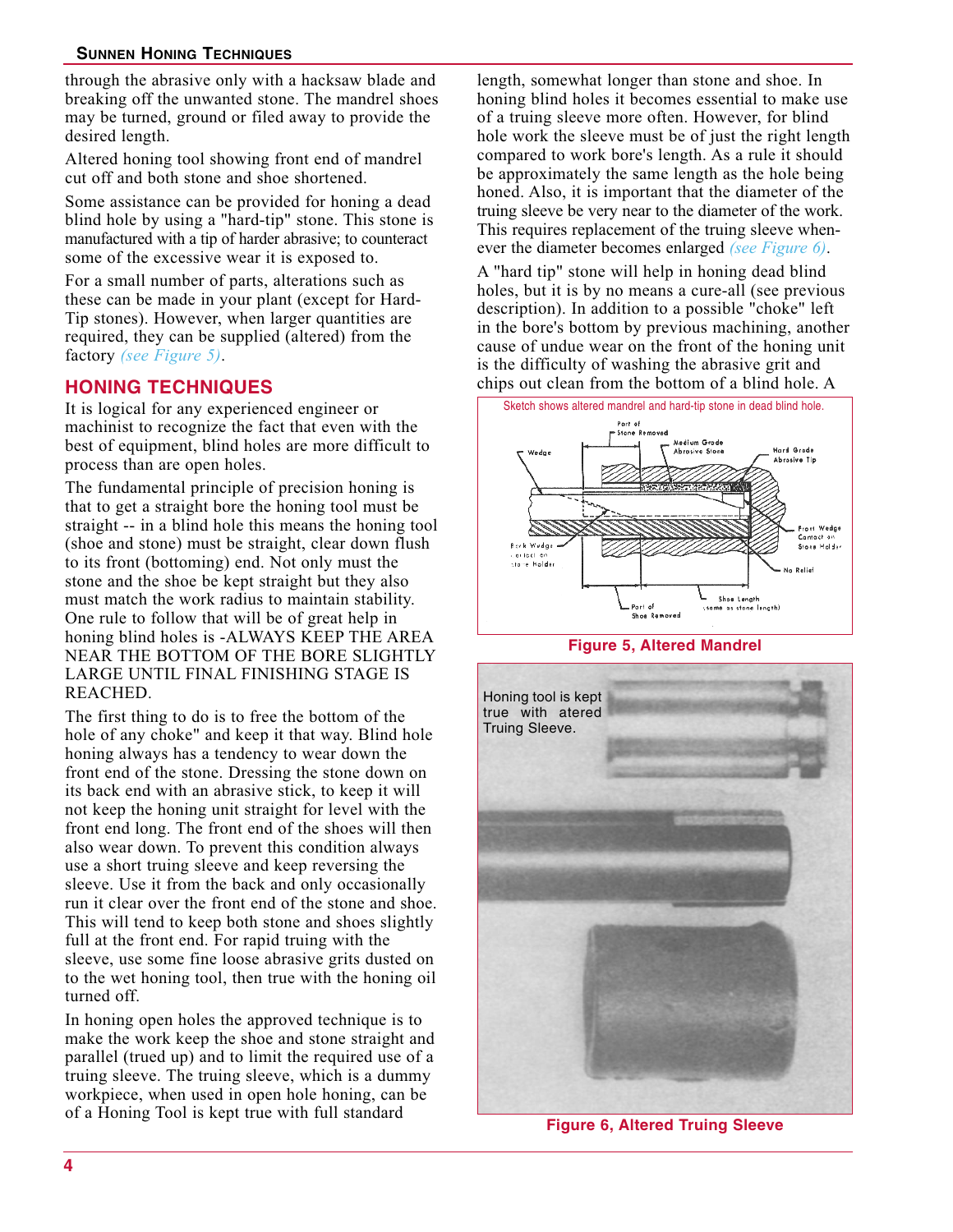# **SUNNEN HONING TECHNIQUES**



**Figure 7, Honing Oil**



**Figure 8, Stroking Technique**



**Figure 9, Stone & Mandrel Alteration**

good flow of honing oil into a blind hole is essential. Always take advan-tage of any opening or any pipe or tube fitting orifice near the work's bottom and force the coolant into the blind end of the bore through this orifice with a flexible tube connection *(see Figure 7)*.

While Hard-Tip stones are available from the Sunnen plant on special order, a "customer made" alteration can achieve the same result. Select a stone considerably harder than one normally used for the job. As the illustration shows, leave the "tip" full width but make the remainder of the stone narrow by beveling from both sides with the LBN-700 dresser. Remaining stone should be 1/2 of original width. This will give the same effect as a hard-tip stone *(see Figure 8)*.

# **STROKING TECHNIQUE**

Operators experienced in finishing blind holes develop methods of stroking which they vary to suit work conditions --with modifications this consists of a series of short rapid strokes at the bottom, alternating with an occasional stroke part way out the mouth, thus keeping the bottom slightly large until near finish size - then finish straight. -One word of caution: If an operator gets too enthusiastic about keeping the stone and shoe high at the front end of the tool he will soon find that he is generating a slight barrel shape in the work, larger at the point where his short strokes end away from the bottom.

The above suggestions are based on honing blind holes that do not have any relief in the cylindrical surface at the bottom. Most designers now recognize that this job can be made much easier by providing a relief at the blind end and make this provision when designing the part. But if worst comes to worst" and design limitations do not allow a relief, with patience and perseverance, such dead blind holes can still be honed with Sunnen tooling, but require more time per hole and more operator skill. There will always be some radius, however small, left in the bottom corner.

Where sufficient relief is provided, to allow an over-run of the surface's end - the longer the relief the better - the blind hole honing becomes a relatively simple job *(see Figure 9)*. The honing unit (both stone and shoe) must still always be shorter than the bore length (about 2/3 the length of the hole) and the truing sleeve should be about as long as the hole. The truing sleeve should always be used as soon as any indication of bore taper develops. Where a groove type of relief is objectionable, designs often are allowed with what is called a "shadow" relief, a very shallow, sloping relief, only a few thousandths deep - calibrated to disappear as the bore reaches finished size.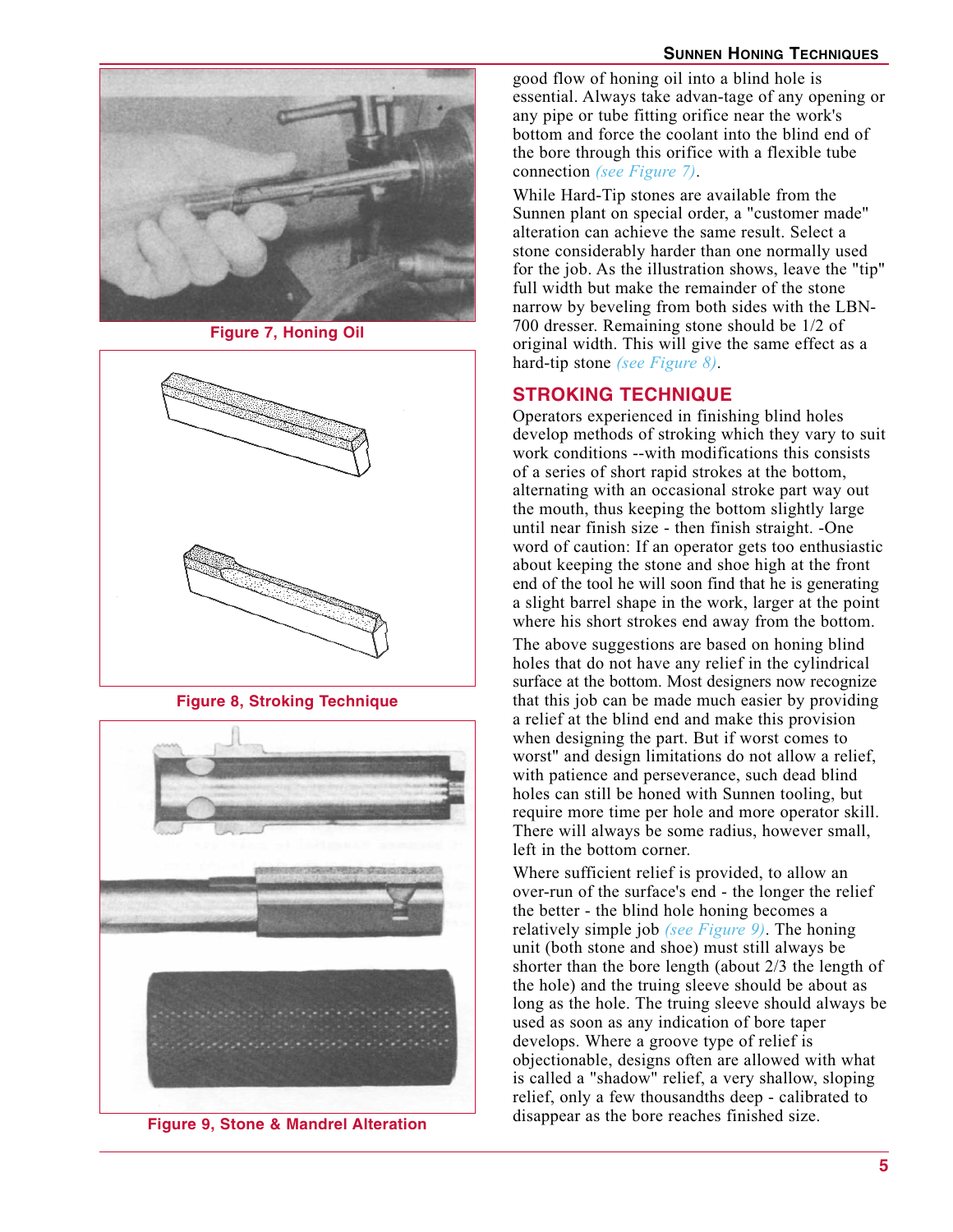# **SUNNEN HONING TECHNIQUES**

Regardless of the type of relief provided in the bottom of a blind hole the relieved portion should have sufficient length to allow the honing tool's end to well over-run the surface to be honed. Proper bottom hole relief will often cut the cost of honing in half.

# **COMMON HONING PROBLEMS**

It is frequently difficult to provide an adequate flow of honing oil to a blind hole. Lack of an oil flow in the bottom of this blind hole can greatly reduce cutting action, cause poor surface finish and a tapered hole. Some blind and most "shouldered" holes do have a smaller bore going completely through the part or have pipe-fitting orifices near the bottom. In these cases you may flow the oil into the blind end of the hole directly. Lacking a bottom, opening then be sure to direct the flow of oil parallel to the man-drel and directly into the mouth of the bore. Wash the bore clean frequently with the part removed from the mandrel.

Short, blind holes can frequently be honed, using the KKN-75 Die Honing Guide. When the parts to be honed have bores, which are relatively short, have lengths less than diameters and have a flat face at the open ends at right angles to the bore, the honing guide may be an asset to the honing operation. This guide will provide stability in honing a short hole, maintain the bore perpendicular to its face and pro-vide the use of convenient adjustable stroking stops. *(Honing Short Bores -- Data File No. 102)*

# **CONCLUSIONS**

1. Pre-machining should be more accurate and less stock left for honing blind holes than for- open holes. Open hole work can be used to true the honing tool - blind hole work cannot.

2. There should be a relief provided in the bottom of the bore, the wider the better.

3. The shorter the blind hole the more difficult it is to obtain extreme accuracy.

4. The longer the blind hole the easier it is to hold a close tolerance.

5. The longer the blind hole the more difficult to obtain a fine finish unless cuttings and grit can be washed out clean all during the honing operation.

6. The length of the stone and guide shoe should be 2/3 to 3/4 the length of the bore.

7. The use of a truing sleeve, one of the right diameter and length, is essential to successful blind hole honing.

8. Always try to keep the area at the bottom of the blind hole slightly large until final finishing stage is reached.

9. If blind hole work can be re-designed to an open hole type - it always pays off, open hole work can be held to a closer tolerance.

10. Be sure tooling alterations are carried out as to both stone, Shoe and truing sleeve. Make stone and shoe approximately 2/3 to 3/4 as long as the hole, not counting the length of the relief.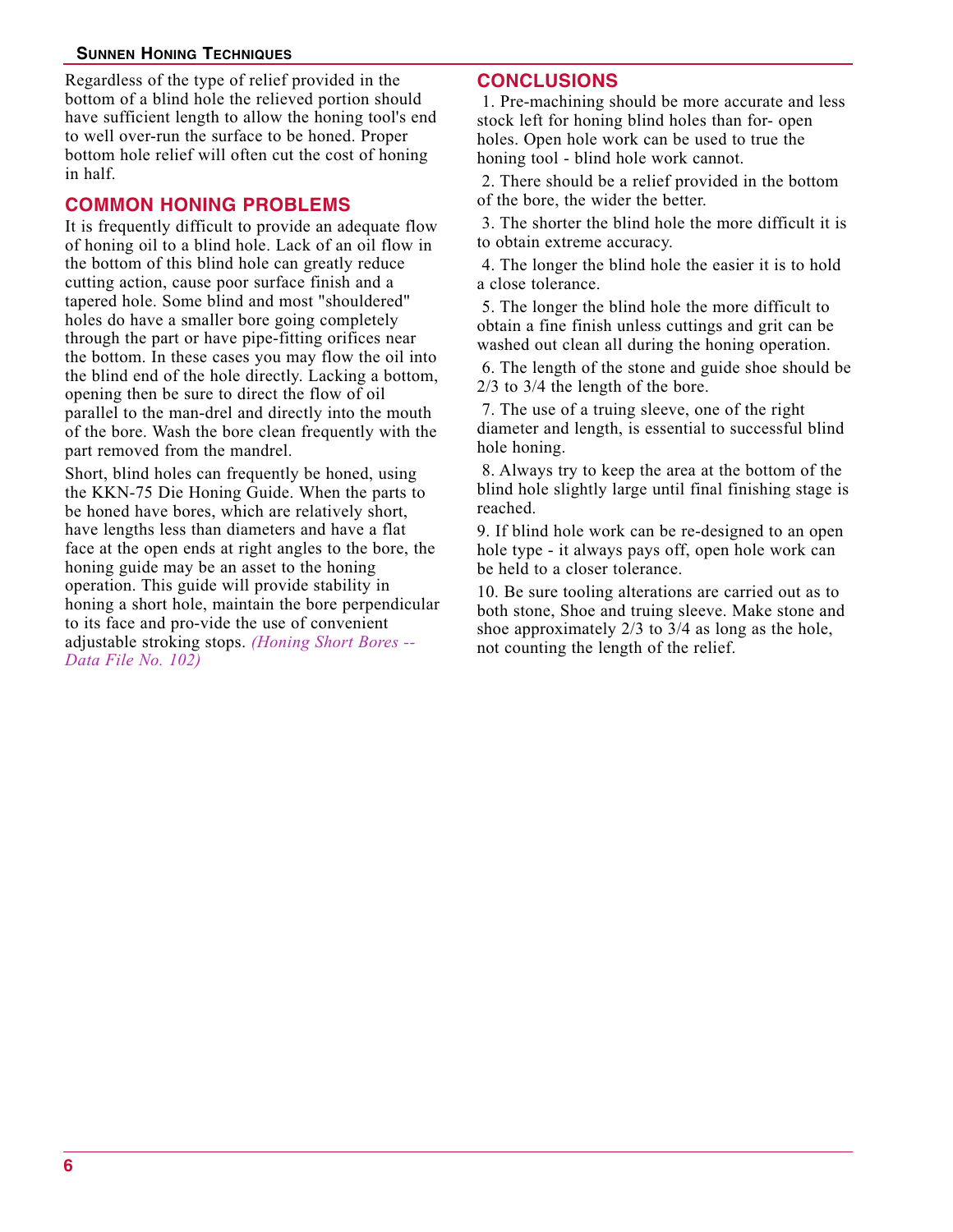# **NOTES**